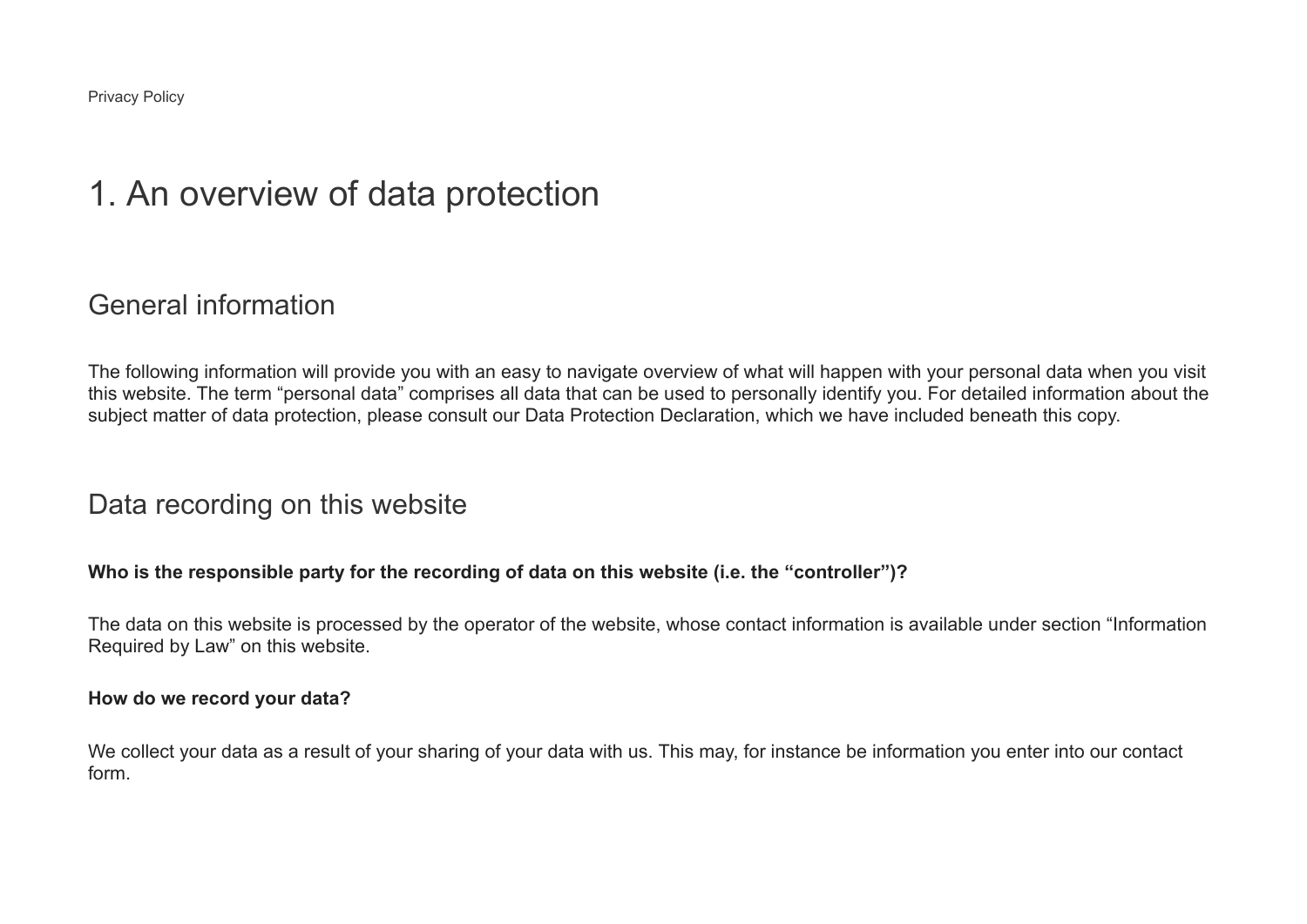Other data shall be recorded by our IT systems automatically or after you consent to its recording during your website visit. This data comprises primarily technical information (e.g. web browser, operating system or time the site was accessed). This information is recorded automatically when you access this website.

#### **What are the purposes we use your data for?**

A portion of the information is generated to guarantee the error free provision of the website. Other data may be used to analyse your user patterns.

#### **What rights do you have as far as your information is concerned?**

You have the right to receive information about the source, recipients and purposes of your archived personal data at any time without having to pay a fee for such disclosures. You also have the right to demand that your data are rectified or eradicated. If you have consented to data processing, you have the option to revoke this consent at any time, which shall affect all future data processing. Moreover, you have the right to demand that the processing of your data be restricted under certain circumstances. Furthermore, you have the right to log a complaint with the competent supervising agency.

Please do not hesitate to contact us at any time under the address disclosed in section "Information Required by Law" on this website if you have questions about this or any other data protection related issues.

## Analysis tools and tools provided by third parties

There is a possibility that your browsing patterns will be statistically analysed when your visit this website. Such analyses are performed primarily with cookies and with what we refer to as analysis programmes.

For detailed information about these analysis programmes please consult our Data Protection Declaration below.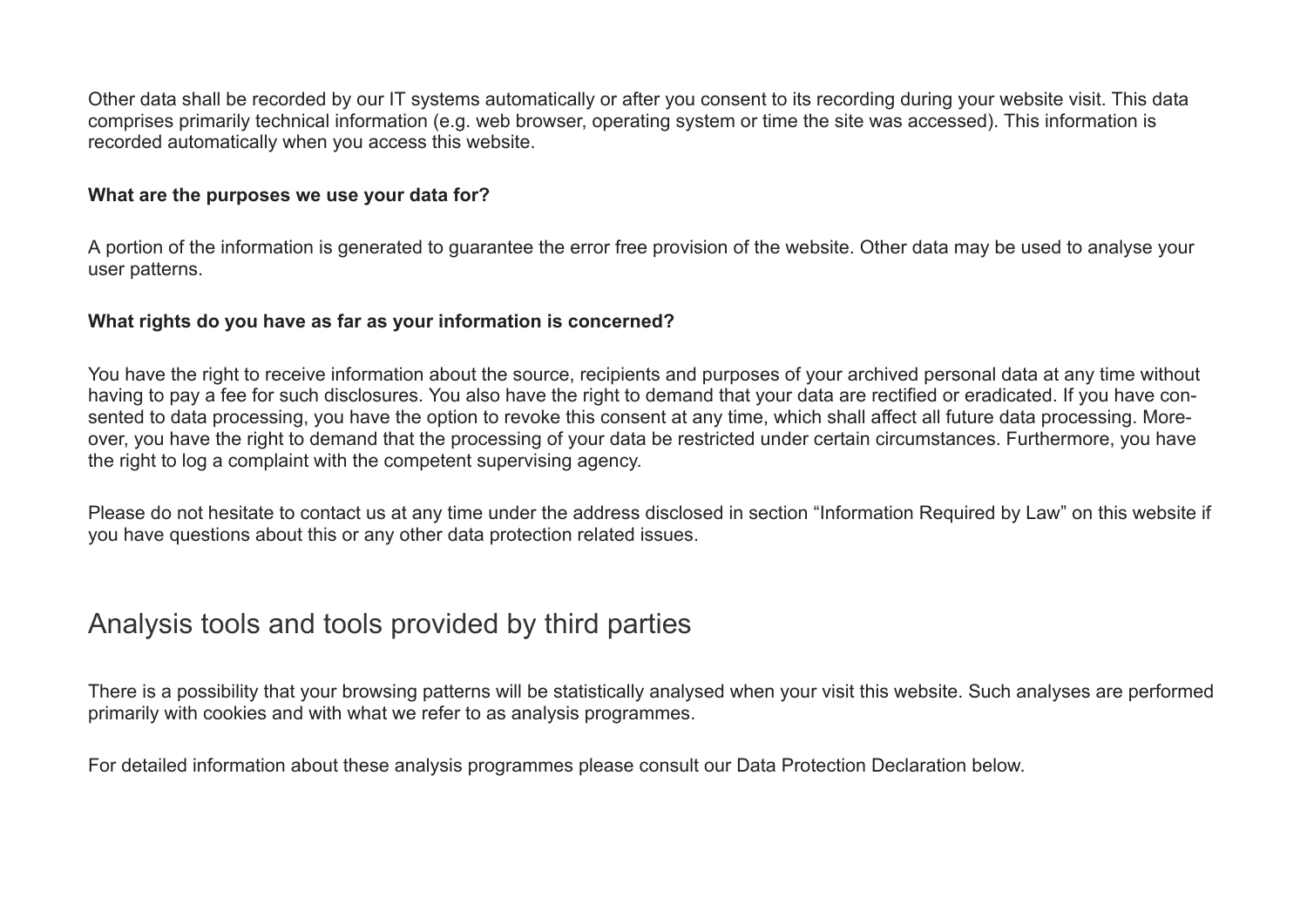# 2. General information and mandatory information

# Data protection

The operators of this website and its pages take the protection of your personal data very seriously. Hence, we handle your personal data as confidential information and in compliance with the statutory data protection regulations and this Data Protection Declaration.

Whenever you use this website, a variety of personal information will be collected. Personal data comprises data that can be used to personally identify you. This Data Protection Declaration explains which data we collect as well as the purposes we use this data for. It also explains how, and for which purpose the information is collected.

We herewith advise you that the transmission of data via the Internet (i.e. through e-mail communications) may be prone to security gaps. It is not possible to completely protect data against third party access.

## Information about the responsible party (referred to as the "controller" in the GDPR)

The data processing controller on this website is:

Pier Enterprises GmbH & Co. KG Obere Zeil 6-8 61440 Oberursel (Taunus)

Phone: +49 (0) 617 18 87 56 0 E-mail: info@pier-enterprises.net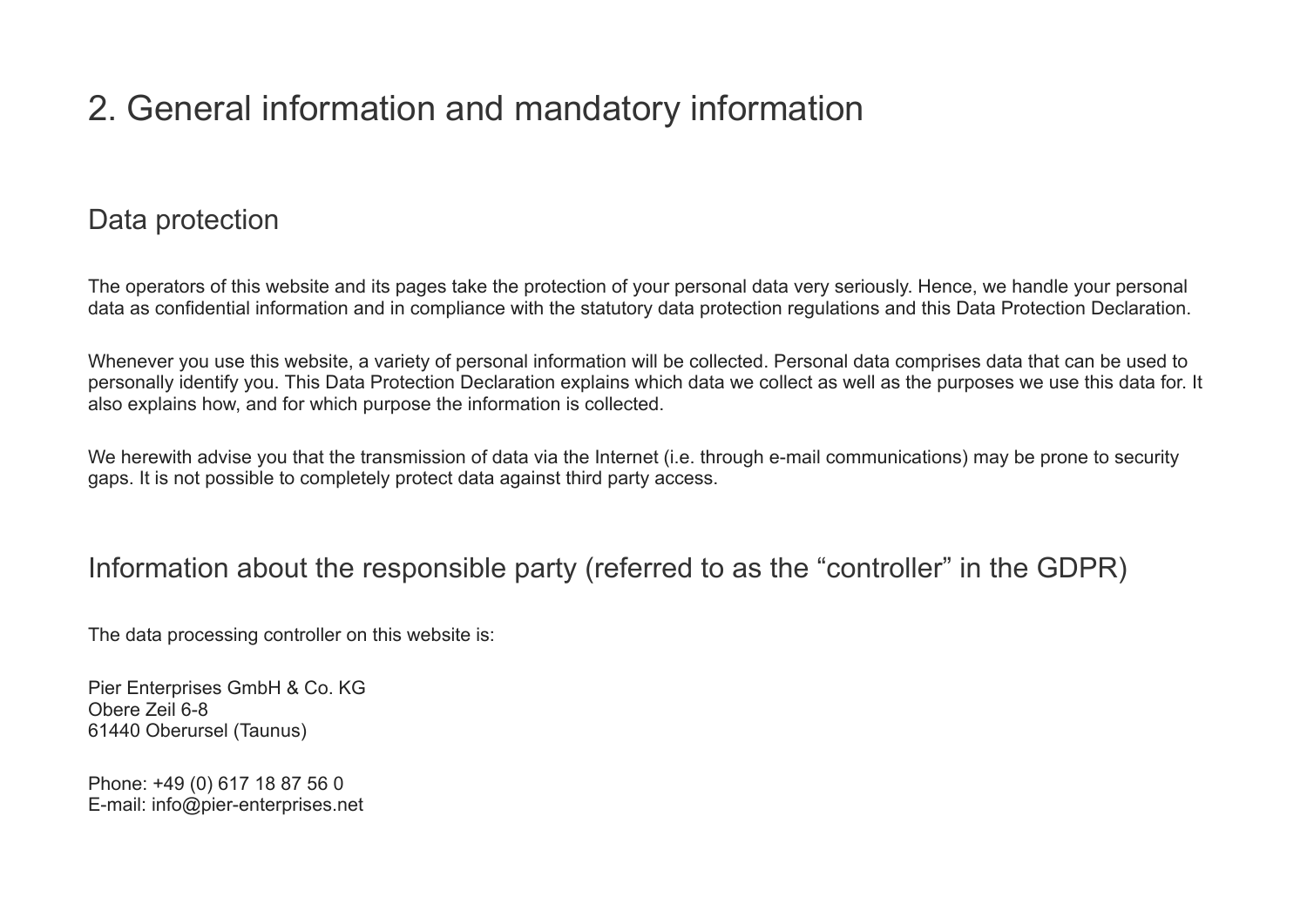The controller is the natural person or legal entity that single-handedly or jointly with others makes decisions as to the purposes of and resources for the processing of personal data (e.g. names, e-mail addresses, etc.).

### Revocation of your consent to the processing of data

A wide range of data processing transactions are possible only subject to your express consent. You can also revoke at any time any consent you have already given us. To do so, all you are required to do is sent us an informal notification via e-mail. This shall be without prejudice to the lawfulness of any data collection that occurred prior to your revocation.

Right to object to the collection of data in special cases; right to object to direct advertising (Art. 21 GDPR)

IN THE EVENT THAT DATA ARE PROCESSED ON THE BASIS OF ART. 6 SECT. 1 LIT. E OR F GDPR, YOU HAVE THE RIGHT TO AT ANY TIME OBJECT TO THE PROCESSING OF YOUR PERSONAL DATA BASED ON GROUNDS ARISING FROM YOUR UNIQUE SITUATION. THIS ALSO APPLIES TO ANY PROFILING BASED ON THESE PROVISIONS. TO DETERMINE THE LEGAL BASIS, ON WHICH ANY PROCESSING OF DATA IS BASED, PLEASE CONSULT THIS DATA PROTECTION DECLARATION. IF YOU LOG AN OBJECTION, WE WILL NO LONGER PROCESS YOUR AFFECTED PERSONAL DATA, UNLESS WE ARE IN A POSITION TO PRESENT COMPELLING PROTECTION WORTHY GROUNDS FOR THE PROCESSING OF YOUR DATA, THAT OUTWEIGH YOUR INTERESTS, RIGHTS AND FREEDOMS OR IF THE PURPOSE OF THE PROCESSING IS THE CLAIMING, EXERCISING OR DEFENCE OF LEGAL ENTITLEMENTS (OBJECTION PURSUANT TO ART. 21 SECT. 1 GDPR).

IF YOUR PERSONAL DATA IS BEING PROCESSED IN ORDER TO ENGAGE IN DIRECT ADVERTISING, YOU HAVE THE RIGHT TO AT ANY TIME OBJECT TO THE PROCESSING OF YOUR AFFECTED PERSONAL DATA FOR THE PURPOSES OF SUCH AD-VERTISING. THIS ALSO APPLIES TO PROFILING TO THE EXTENT THAT IT IS AFFILIATED WITH SUCH DIRECT ADVERTISING. IF YOU OBJECT, YOUR PERSONAL DATA WILL SUBSEQUENTLY NO LONGER BE USED FOR DIRECT ADVERTISING PUR-POSES (OBJECTION PURSUANT TO ART. 21 SECT. 2 GDPR).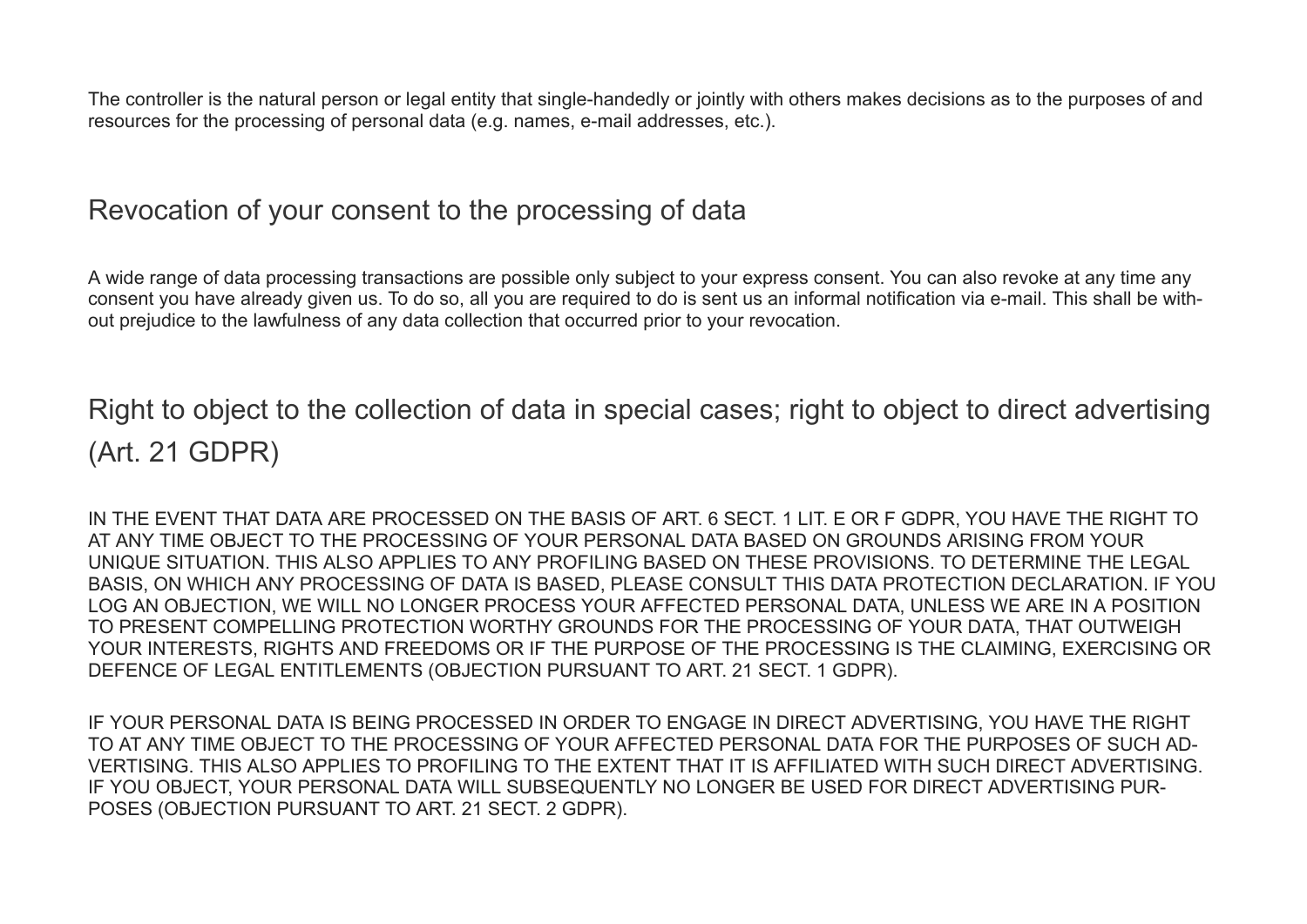# Right to log a complaint with the competent supervisory agency

In the event of violations of the GDPR, data subjects are entitled to log a complaint with a supervisory agency, in particular in the member state where they usually maintain their domicile, place of work or at the place where the alleged violation occurred. The right to log a complaint is in effect regardless of any other administrative or court proceedings available as legal recourses.

# Right to data portability

You have the right to demand that we hand over any data we automatically process on the basis of your consent or in order to fulfil a contract be handed over to you or a third party in a commonly used, machine readable format. If you should demand the direct transfer of the data to another controller, this will be done only if it is technically feasible.

## SSL and/or TLS encryption

For security reasons and to protect the transmission of confidential content, such as purchase orders or inquiries you submit to us as the website operator, this website uses either an SSL or a TLS encryption programme. You can recognise an encrypted connection by checking whether the address line of the browser switches from "http://" to "https://" and also by the appearance of the lock icon in the browser line.

If the SSL or TLS encryption is activated, data you transmit to us cannot be read by third parties.

Information about, rectification and eradication of data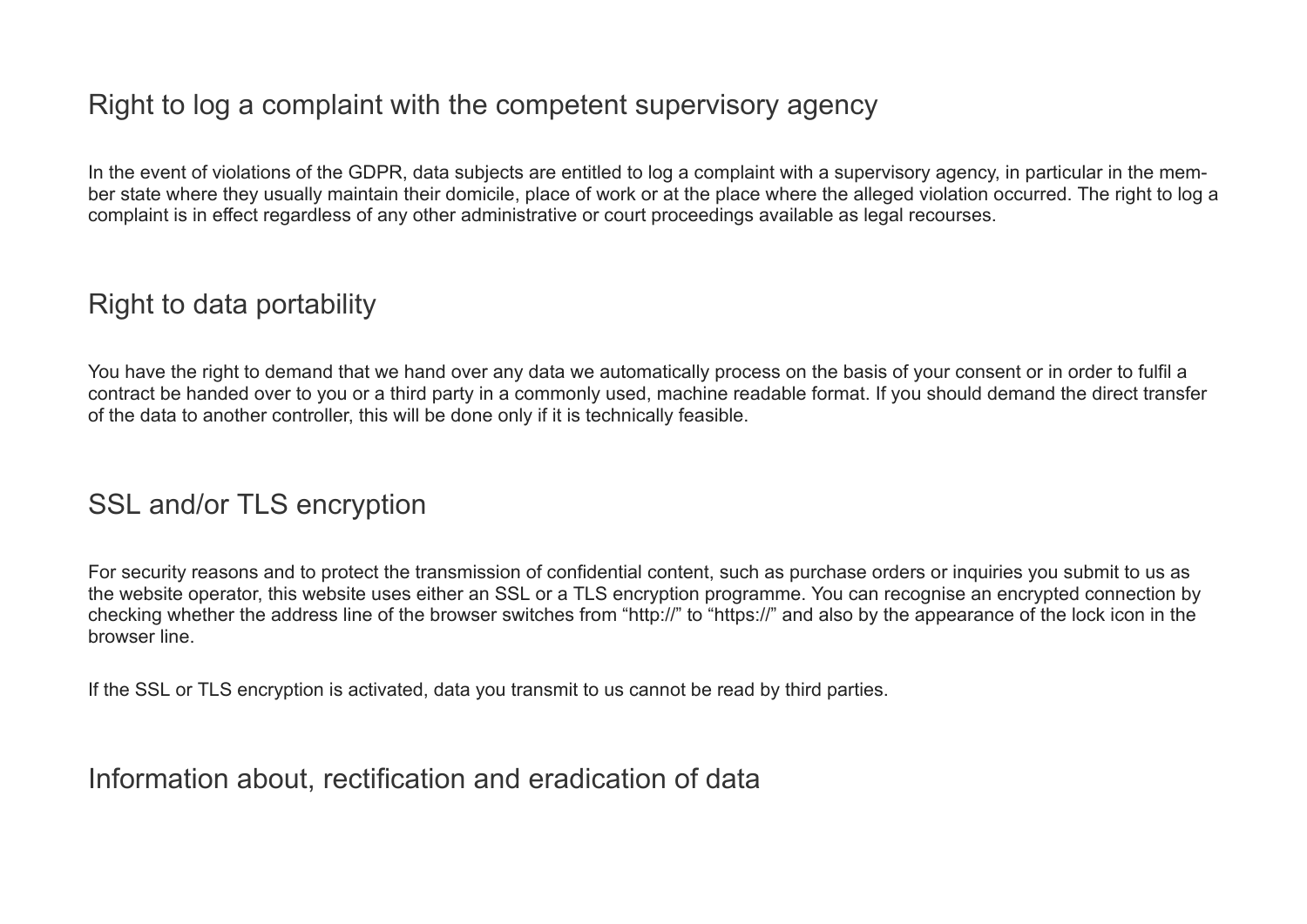Within the scope of the applicable statutory provisions, you have the right to at any time demand information about your archived personal data, their source and recipients as well as the purpose of the processing of your data. You may also have a right to have your data rectified or eradicated. If you have questions about this subject matter or any other questions about personal data, please do not hesitate to contact us at any time at the address provided in section "Information Required by Law."

# Right to demand processing restrictions

You have the right to demand the imposition of restrictions as far as the processing of your personal data is concerned. To do so, you may contact us at any time at the address provided in section "Information Required by Law." The right to demand restriction of processing applies in the following cases:

- In the event that you should dispute the correctness of your data archived by us, we will usually need some time to verify this claim. During the time that this investigation is ongoing, you have the right to demand that we restrict the processing of your personal data.
- If the processing of your personal data was/is conducted in an unlawful manner, you have the option to demand the restriction of the processing of your data in lieu of demanding the eradication of this data.
- If we do not need your personal data any longer and you need it to exercise, defend or claim legal entitlements, you have the right to demand the restriction of the processing of your personal data instead of its eradication.
- If you have raised an objection pursuant to Art. 21 Sect. 1 GDPR, your rights and our rights will have to be weighed against each other. As long as it has not been determined whose interests prevail, you have the right to demand a restriction of the processing of your personal data.

If you have restricted the processing of your personal data, these data – with the exception of their archiving – may be processed only subject to your consent or to claim, exercise or defend legal entitlements or to protect the rights of other natural persons or legal entities or for important public interest reasons cited by the European Union or a member state of the EU.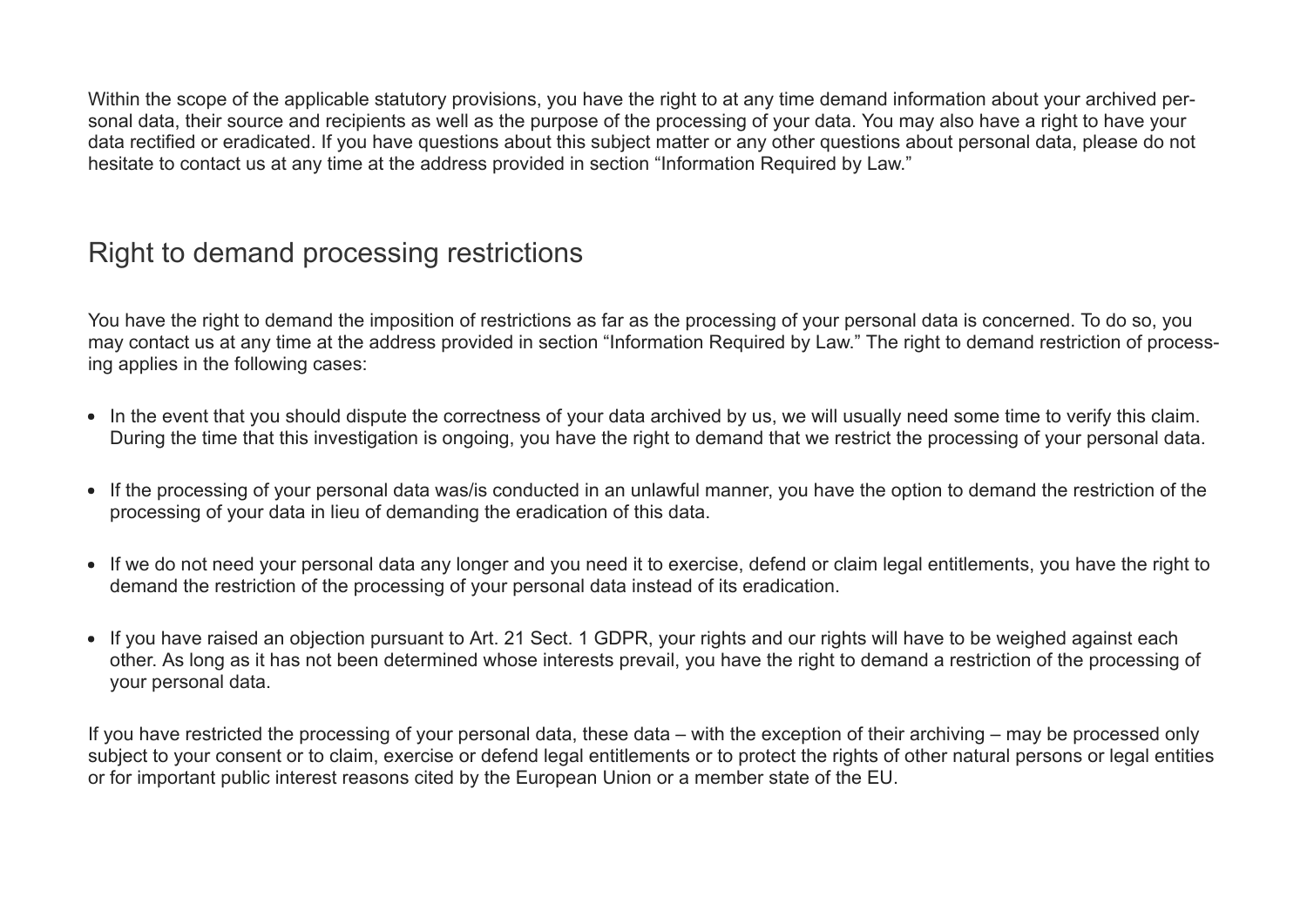# 3. Recording of data on this website

### **Cookies**

Our websites and pages use what the industry refers to as "cookies." Cookies are small text files that do not cause any damage to your device. They are either stored temporarily for the duration of a session (session cookies) or they are permanently archived on your device (permanent cookies). Session cookies are automatically deleted once you terminate your visit. Permanent cookies remain archived on your device until you actively delete them or they are automatically eradicated by your web browser.

In some cases it is possible that third party cookies are stored on your device once you enter our site (third party cookies). These cookies enable you or us to take advantage of certain services offered by the third party (e.g. cookies for the processing of payment services).

Cookies have a variety of functions. Many cookies are technically essential since certain website functions would not work in the absence of the cookies (e.g. the shopping cart function or the display of videos). The purpose of other cookies may be the analysis of user patterns or the display of promotional messages.

Cookies, which are required for the performance of electronic communication transactions (required cookies) or for the provision of certain functions you want to use (functional cookies, e.g. for the shopping cart function) or those that are necessary for the optimization of the website (e.g. cookies that provide measurable insights into the web audience), shall be stored on the basis of Art. 6 Sect. 1 lit. f GDPR, unless a different legal basis is cited. The operator of the website has a legitimate interest in the storage of cookies to ensure the technically error free and optimized provision of the operator's services. If your consent to the storage of the cookies has been requested, the respective cookies are stored exclusively on the basis of the consent obtained (Art. 6 Sect. 1 lit. a GDPR); this consent may be revoked at any time.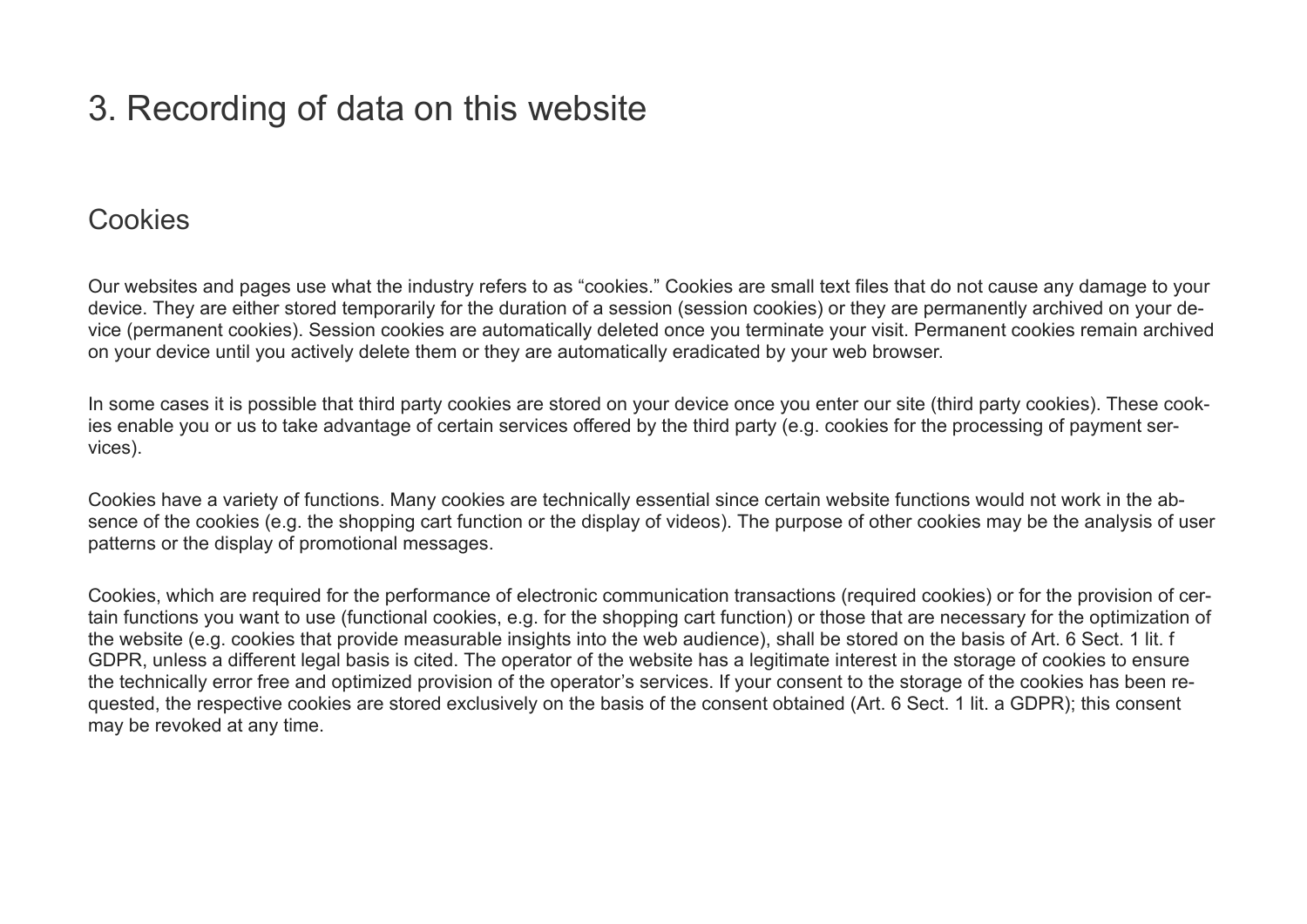You have the option to set up your browser in such a manner that you will be notified any time cookies are placed and to permit the acceptance of cookies only in specific cases. You may also exclude the acceptance of cookies in certain cases or in general or activate the delete function for the automatic eradication of cookies when the browser closes. If cookies are deactivated, the functions of this website may be limited.

In the event that third party cookies are used or if cookies are used for analytical purposes, we will separately notify you in conjunction with this Data Protection Policy and, if applicable, ask for your consent.

# Server log files

The provider of this website and its pages automatically collects and stores information in so-called server log files, which your browser communicates to us automatically. The information comprises:

- The type and version of browser used
- The used operating system
- Referrer URL
- The hostname of the accessing computer
- The time of the server inquiry
- The IP address

This data is not merged with other data sources.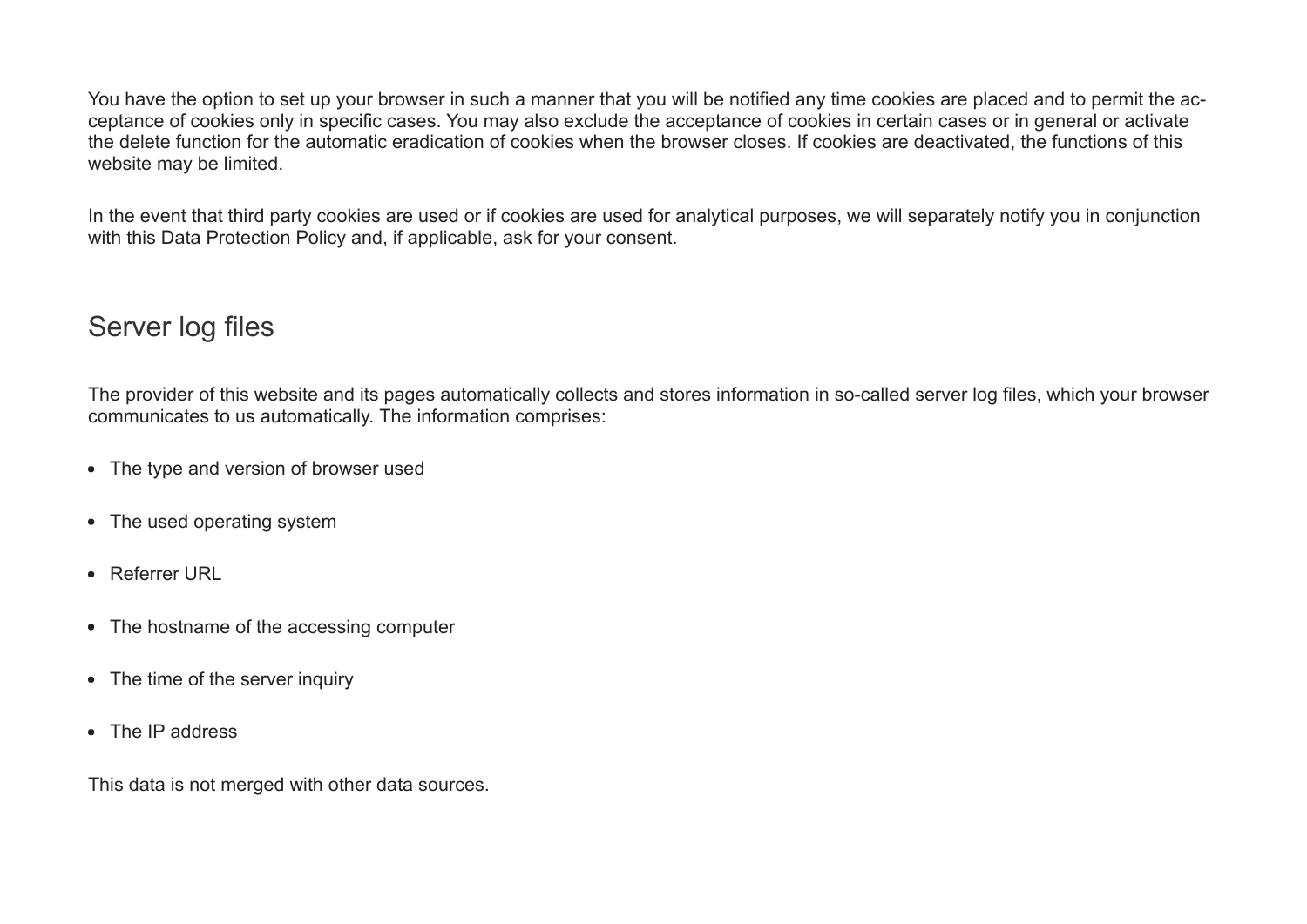This data is recorded on the basis of Art. 6 Sect. 1 lit. f GDPR. The operator of the website has a legitimate interest in the technically error free depiction and the optimization of the operator's website. In order to achieve this, server log files must be recorded.

### Request by e-mail, telephone or fax

If you contact us by e-mail, telephone or fax, your request, including all resulting personal data (name, request) will be stored and processed by us for the purpose of processing your request. We do not pass these data on without your consent.

These data are processed on the basis of Art. 6 Sect. 1 lit. b GDPR if your inquiry is related to the fulfillment of a contract or is required for the performance of pre-contractual measures. In all other cases, the data are processed on the basis of our legitimate interest in the effective handling of inquiries submitted to us (Art. 6 Sect. 1 lit. f GDPR) or on the basis of your consent (Art. 6 Sect. 1 lit. a GDPR) if it has been obtained.

The data sent by you to us via contact requests remain with us until you request us to delete, revoke your consent to the storage or the purpose for the data storage lapses (e.g. after completion of your request). Mandatory statutory provisions – in particular statutory retention periods – remain unaffected.

# 4. Plug-ins and Tools

## Google Web Fonts

To ensure that fonts used on this website are uniform, this website uses so-called Web Fonts provided by Google. When you access a page on our website, your browser will load the required web fonts into your browser cache to correctly display text and fonts.